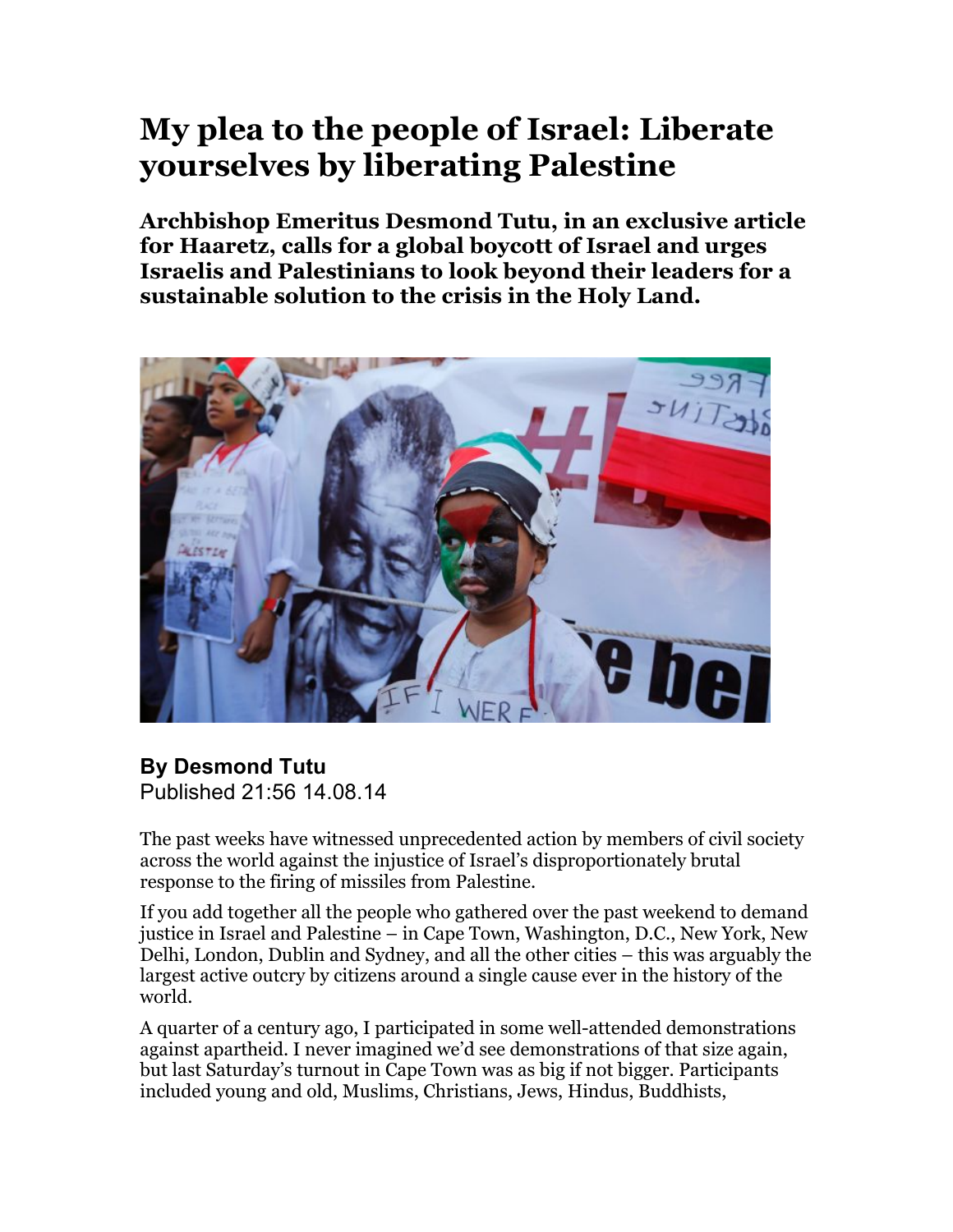agnostics, atheists, blacks, whites, reds and greens ... as one would expect from a vibrant, tolerant, multicultural nation.

I asked the crowd to chant with me: "We are opposed to the injustice of the illegal occupation of Palestine. We are opposed to the indiscriminate killing in Gaza. We are opposed to the indignity meted out to Palestinians at checkpoints and roadblocks. We are opposed to violence perpetrated by all parties. But we are not opposed to Jews."

Earlier in the week, I called for the suspension of Israel from the International Union of Architects, which was meeting in South Africa.

I appealed to Israeli sisters and brothers present at the conference to actively disassociate themselves and their profession from the design and construction of infrastructure related to perpetuating injustice, including the separation barrier, the security terminals and checkpoints, and the settlements built on occupied Palestinian land.

"I implore you to take this message home: Please turn the tide against violence and hatred by joining the nonviolent movement for justice for all people of the region," I said.

Over the past few weeks, more than 1.6 million people across the world have signed onto this movement by joining an Avaaz campaign calling on corporations profiting from the Israeli occupation and/or implicated in the abuse and repression of Palestinians to pull out. The campaign specifically targets Dutch pension fund ABP; Barclays Bank; security systems supplier G4S; French transport company Veolia; computer company Hewlett-Packard; and bulldozer supplier Caterpillar.

Last month, 17 EU governments urged their citizens to avoid doing business in or investing in illegal Israeli settlements.

We have also recently witnessed the withdrawal by Dutch pension fund PGGM of tens of millions of euros from Israeli banks; the divestment from G4S by the Bill and Melinda Gates Foundation; and the U.S. Presbyterian Church divested an estimated \$21 million from HP, Motorola Solutions and Caterpillar.

It is a movement that is gathering pace.

Violence begets violence and hatred, that only begets more violence and hatred.

We South Africans know about violence and hatred. We understand the pain of being the polecat of the world; when it seems nobody understands or is even willing to listen to our perspective. It is where we come from.

We also know the benefits that dialogue between our leaders eventually brought us; when organizations labeled "terrorist" were unbanned and their leaders, including Nelson Mandela, were released from imprisonment, banishment and exile.

We know that when our leaders began to speak to each other, the rationale for the violence that had wracked our society dissipated and disappeared. Acts of terrorism perpetrated after the talks began – such as attacks on a church and a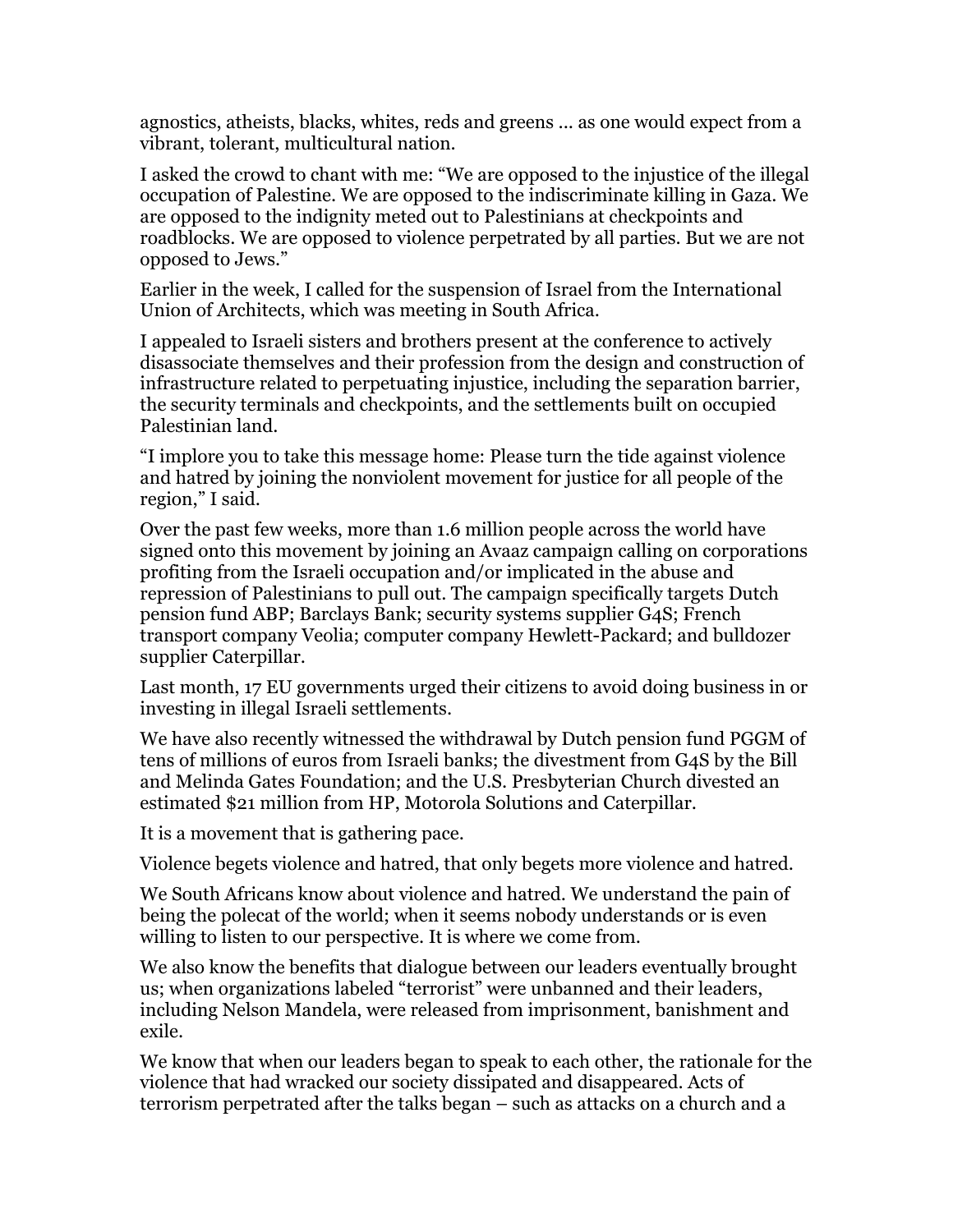pub – were almost universally condemned, and the party held responsible snubbed at the ballot box.

The exhilaration that followed our voting together for the first time was not the preserve of black South Africans alone. The real triumph of our peaceful settlement was that all felt included. And later, when we unveiled a constitution so tolerant, compassionate and inclusive that it would make God proud, we all felt liberated.

Of course, it helped that we had a cadre of extraordinary leaders.

But what ultimately forced these leaders together around the negotiating table was the cocktail of persuasive, nonviolent tools that had been developed to isolate South Africa, economically, academically, culturally and psychologically.

At a certain point – the tipping point – the then-government realized that the cost of attempting to preserve apartheid outweighed the benefits.

The withdrawal of trade with South Africa by multinational corporations with a conscience in the 1980s was ultimately one of the key levers that brought the apartheid state – bloodlessly – to its knees. Those corporations understood that by contributing to South Africa's economy, they were contributing to the retention of an unjust status quo.

Those who continue to do business with Israel, who contribute to a sense of "normalcy" in Israeli society, are doing the people of Israel and Palestine a disservice. They are contributing to the perpetuation of a profoundly unjust status quo.

Those who contribute to Israel's temporary isolation are saying that Israelis and Palestinians are equally entitled to dignity and peace.

Ultimately, events in Gaza over the past month or so are going to test who believes in the worth of human beings.

It is becoming more and more clear that politicians and diplomats are failing to come up with answers, and that responsibility for brokering a sustainable solution to the crisis in the Holy Land rests with civil society and the people of Israel and Palestine themselves.

Besides the recent devastation of Gaza, decent human beings everywhere – including many in Israel – are profoundly disturbed by the daily violations of human dignity and freedom of movement Palestinians are subjected to at checkpoints and roadblocks. And Israel's policies of illegal occupation and the construction of buffer-zone settlements on occupied land compound the difficulty of achieving an agreement/settlement in the future that is acceptable for all.

The State of Israel is behaving as if there is no tomorrow. Its people will not live the peaceful and secure lives they crave – and are entitled to – as long as their leaders perpetuate conditions that sustain the conflict.

I have condemned those in Palestine responsible for firing missiles and rockets at Israel. They are fanning the flames of hatred. I am opposed to all manifestations of violence.